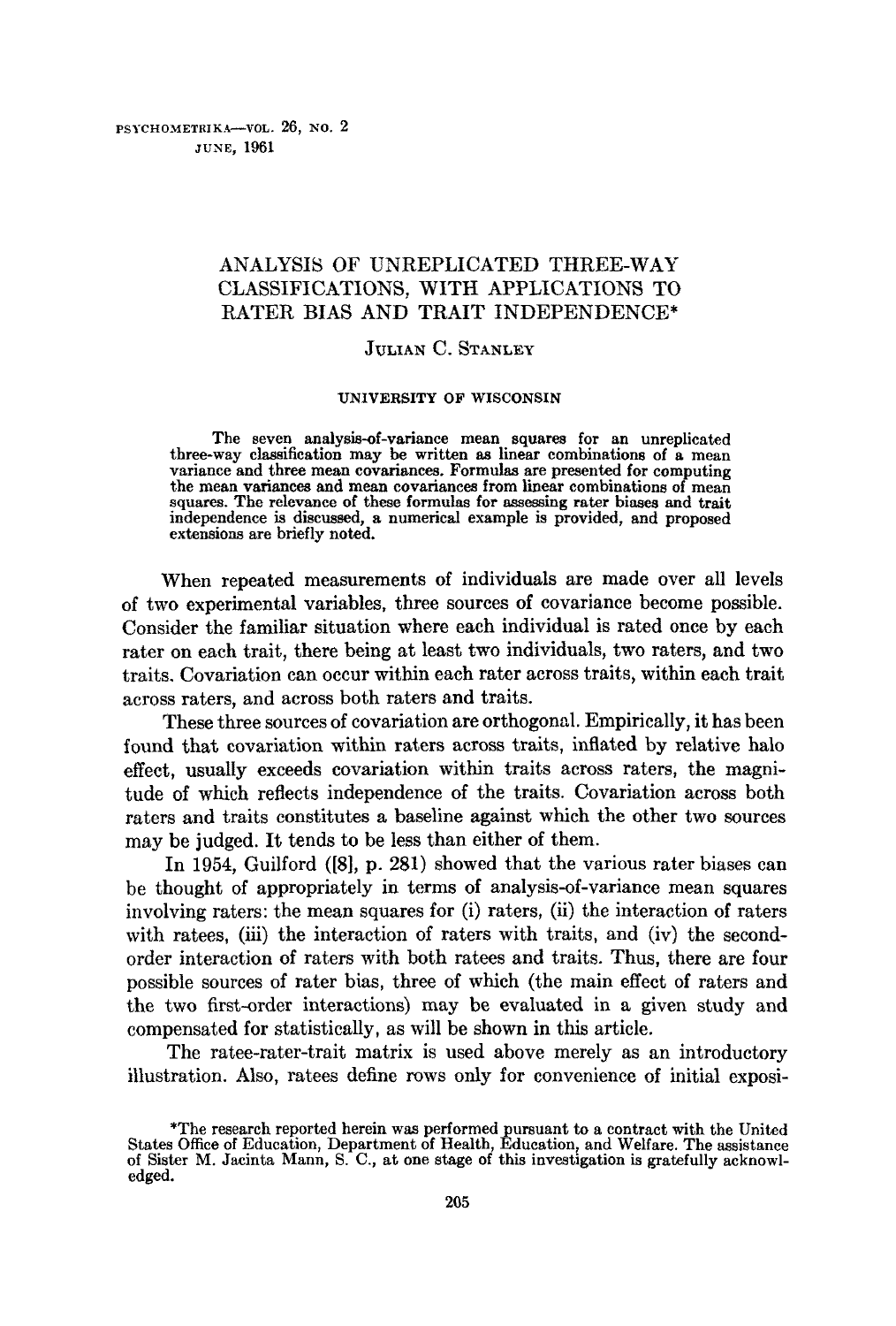tion. Raters or traits might just as well define rows. In each instance, three sources of covariation can be isolated. Over the three orderings, each firstorder interaction will be defined twice and the second-order interaction three times. In a generalized, complete three-classification matrix each interaction mean square may be shown to be a linear function of a mean within-column variance and three mean covariances among "levels" of the two factors defining columns.

# *Method of Analysis*

Consider any matrix of real numbers  $X_{i,t}$ , where  $i = 1, 2, \cdots, I;$  $r = 1, 2, \cdots, R$ ; and  $t = 1, 2, \cdots, T$ . Partition the total sum of squared deviations around the mean of these  $I \times R \times T$  numbers into the usual seven sums of squares: three for main effects, three for first-order (twofactor) interactions, and one for second-order (three-factor) interaction.

The four mean squares (i.e., sums of squares divided by the appropriate number of degrees of freedom) involving  $i$  may be written

(1) 
$$
MS_i = A + (R-1)B + (T-1)C + (R-1)(T-1)D,
$$

(2)  $MS_{(i \times r)} = A - B + (T - 1)C - (T - 1)D,$ 

(3) 
$$
MS_{(i \times i)} = A + (R - 1)B - C - (R - 1) \qquad D,
$$

$$
(4) \qquad \text{MS}_{\left(\text{K}\times\text{K}\right)} = A - B - C + D,
$$

where

$$
A = \overline{s_{rt}}^2
$$
,  $B = \overline{\text{cov}(X_{rt}, X_{rt})}$ ,  $C = \overline{\text{cov}(X_{rt}, X_{rt'})}$ ,  $D = \overline{\text{cov}(X_{rt}, X_{rt'})}$   
with  $r \neq r'$  and  $t \neq t'$ . Bars denote means. (For an outline of the way in  
which the formulas were obtained, see the Appendix at the end of this paper.)

If, for convenience, the i factor is considered to define rows of the matrix and the other two factors columns, A is the mean of the *RT* within-column variances of the form

$$
s_{rt}^2 = \sum_{i=1}^{I} (X_{irt} - \bar{X}_{.rt})^2 / (I - 1).
$$

B is the mean of the  $T[R(R - 1)]$  covariances across the R raters within the T traits. C is the mean of the  $R[T(T-1)]$  covariances across t's within r's. D is the mean of the remaining  $RT(RT - 1) - RT(R - 1) RT(T-1) = RT(R-1)(T-1)$  covariances, those across both r's and t's.

Formulas (1)-(4), independent linear equations in four unknowns, can be solved for the mean variance and the three mean covarianees to secure the following formulas, where  $MS_i = w$ ,  $MS_{(i \times r)} = x$ ,  $MS_{(i \times t)} = y$ , and  $MS_{(i \times r \times t)} = z.$ 

(5) 
$$
A = \frac{w + (R - 1)x + (T - 1)y + (R - 1)(T - 1)z}{RT},
$$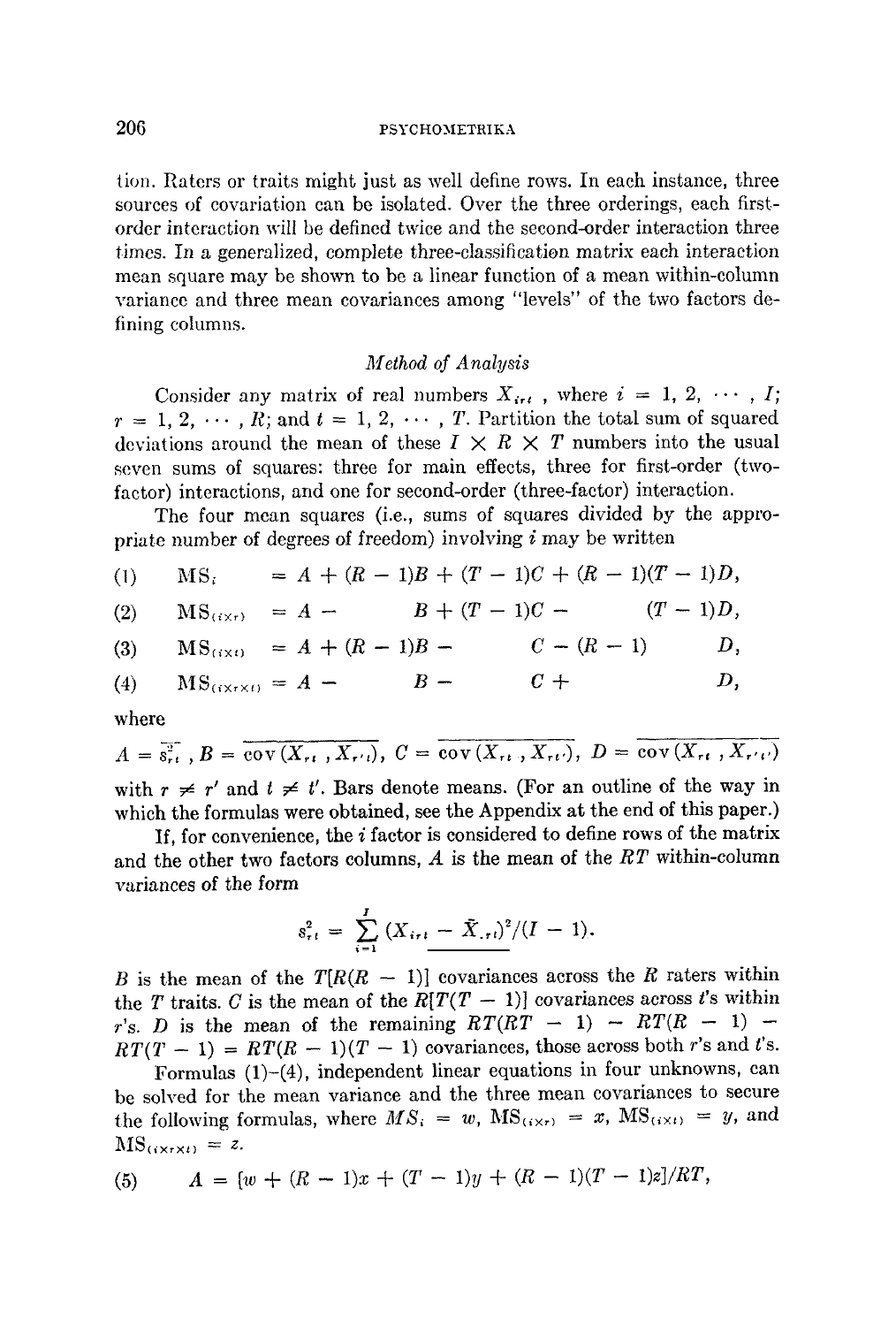(6)  $B = [w - x + (T - 1)y - (T - 1)z]/RT$ (7) **(8)**   $C = [w + (R - 1)x - y - (R - 1)$  *z*]/*RT*,  $D = [w - x - y + z]/RT$ .

By treating factor  $r$  as defining rows and factors  $i$  and  $t$  as defining columns, one obtains expressions analogous to those of  $(1)-(4)$ :

- **(9)**   $MS_r = E + (I - 1)F + (T - 1)G + (I - 1)(T - 1)H,$
- (10)  $MS_{(r \times i)} = E - F + (T - 1)G - (T - 1)H,$
- (11)  $\text{MS}_{(r \times t)} = E + (I - 1)F - G - (I - 1)$  *H*,
- $(12)$  $MS_{(r \times i \times t)} = E F G +$   $H$ ,

where

$$
E = \overline{s_{i\ell}^2}, \qquad F = \overline{\text{cov}(X_{i\ell}, X_{i'\ell})},
$$
  

$$
G = \overline{\text{cov}(X_{i\ell}, X_{i\ell'})}, \qquad H = \overline{\text{cov}(X_{i\ell}, X_{i'\ell'})},
$$

with  $i \neq i'$  and  $t \neq t'$ .

Solving  $(9)$ - $(12)$ , one obtains the following formulas, where

$$
MS_r = u, \qquad MS_{(r \times i)} = MS_{(i \times r)} = x, \qquad MS_{(r \times i)} = v,
$$

$$
MS_{(r \times i \times i)} = MS_{(i \times r \times i)} = z.
$$

(13) 
$$
E = [u + (I - 1)x + (T - 1)v + (R - 1)(T - 1)z]/IT,
$$

(14) 
$$
F = [(T-1)(v-z) + u - x]/IT,
$$

(15) 
$$
G = [(I-1)(x-z) + u - v]/IT,
$$

(16) 
$$
H = [(u - x - v + z)]/IT.
$$

Finally, treating  $t$  as defining rows and  $i$  and  $r$  as defining columns,

(17) MS, 
$$
= J + (I - 1)K + (R - 1)L + (I - 1)(R - 1)M,
$$
  
\n(18) MS<sub>(txi)</sub> 
$$
= J - K + (R - 1)L - (R - 1)M,
$$
  
\n(19) MS<sub>(txi)</sub> 
$$
= J + (I - 1)K - L - (I - 1)M,
$$
  
\n(20) MS<sub>(txi)</sub> 
$$
= J - K - L + M,
$$
  
\nwhere

where

$$
L = \frac{J = \overline{s_{i\,r}}{s_{i\,r}} , \qquad K = \overline{\operatorname{cov}(X_{i\,r}, X_{i'\,r})},
$$
  

$$
L = \overline{\operatorname{cov}(X_{i\,r}, X_{i\,r})}, \qquad M = \overline{\operatorname{cov}(X_{i\,r}, X_{i'\,r})},
$$

with  $i \neq i'$  and  $r \neq r'$ . Solving (17)-(20) one obtains the following formulas,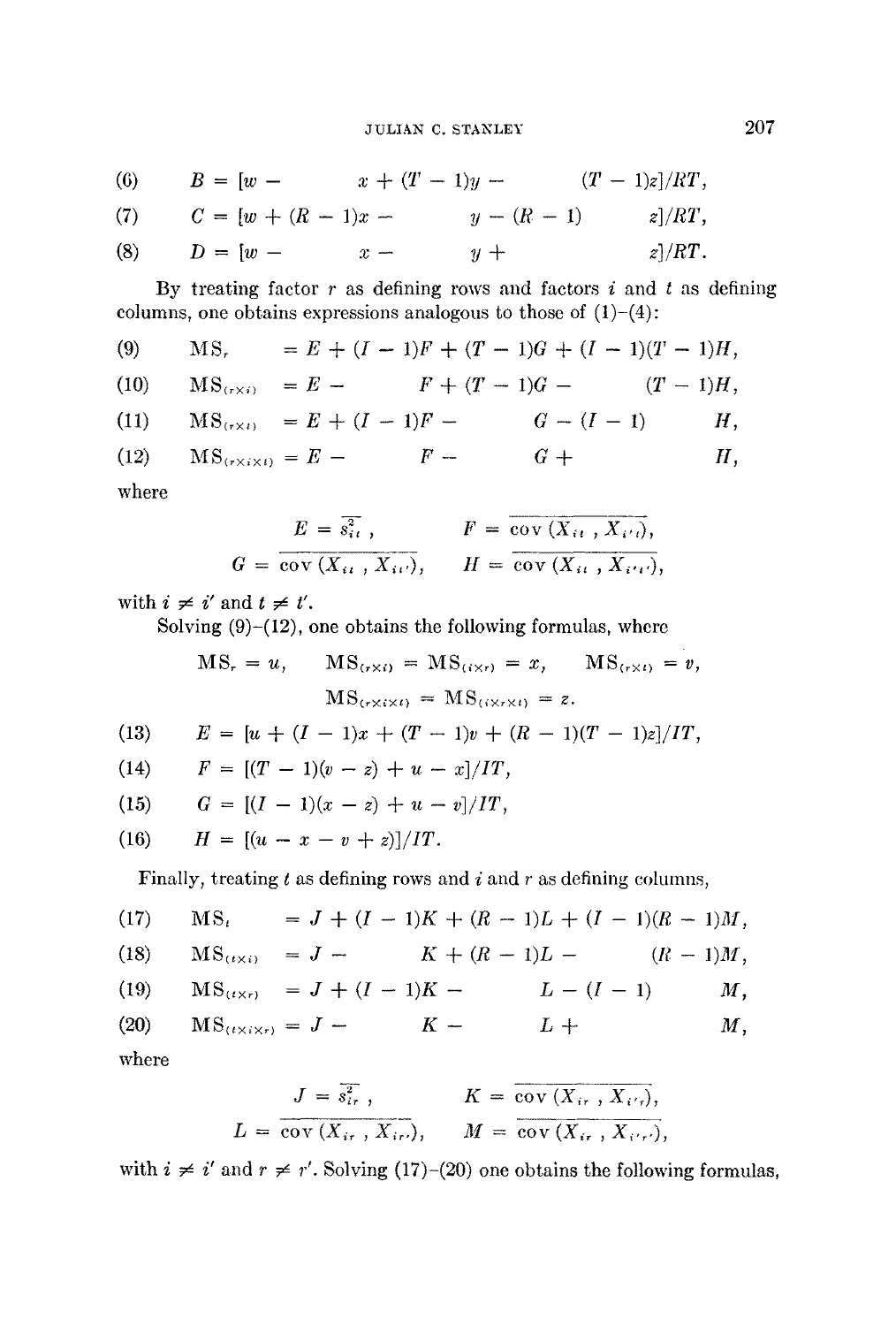where

$$
MS_{i} = q, \quad MS_{(i \times i)} = y, \quad MS_{(i \times r)} = v, \text{ and } MS_{(i \times i \times r)} = z.
$$
\n
$$
(21) \quad J = [q + (I - 1)y + (R - 1)v + (I - 1)(R - 1)z]/IR,
$$
\n
$$
(22) \quad K = [(R - 1)(v - z) + q - y]/IR,
$$
\n
$$
(23) \quad L = [(I - 1)(y - z) + q - v]/IR,
$$

(24) 
$$
M = [(q - y - v + z)]/IR.
$$

Note that each of the two-factor interactions is defined twice while the three-factor interaction is defined thrice. For example, by (2) and (10),

$$
MS_{(i \times r)} = A - B + (T - 1)C - (T - 1)D
$$
  
= E - F + (T - 1)G - (T - 1)H.

By (4) and (12),

$$
MS_{(i \times r \times t)} = A - B - C + D = E - F - G + H
$$

Ignoring the mean squares themselves and subtracting the expressions for  $MS_{(i \times r)}$  from corresponding expressions for  $MS_{(i \times r \times t)}$ ,

$$
C - D = G - H.
$$

In other words,

 $\overline{\text{cov}(X_{i}, X_{i'})} - \overline{\text{cov}(X_{i}, X_{i'})} = \overline{\text{cov}(X_{i}, X_{i'})} - \overline{\text{cov}(X_{i}, X_{i'})}.$ Similarly,

 $B-D=L-M$ , and  $F-H=K-M$ .

Note in particular the following relationships:

(25) 
$$
B - D = L - M = \frac{1}{R} (y - z) = \frac{1}{R} [\text{MS}_{(i \times t)} - \text{MS}_{(i \times r \times t)}],
$$

(26) 
$$
C - D = G - H = \frac{1}{T}(x - z) = \frac{1}{T} [MS_{(i \times r)} - MS_{(i \times r \times t)}],
$$

and

(27) 
$$
F - H = K - M = \frac{1}{I}(v - z) = \frac{1}{I} [MS_{(r \times t)} - MS_{(i \times r \times t)}].
$$

# *Multirater-Multitrait Matrices*

The above formulas (no significance tests implied) pertain to any complete matrix of real numbers, however gathered and regardless of what  $i$ ,  $r$ , and t happen to represent. An especially important application occurs when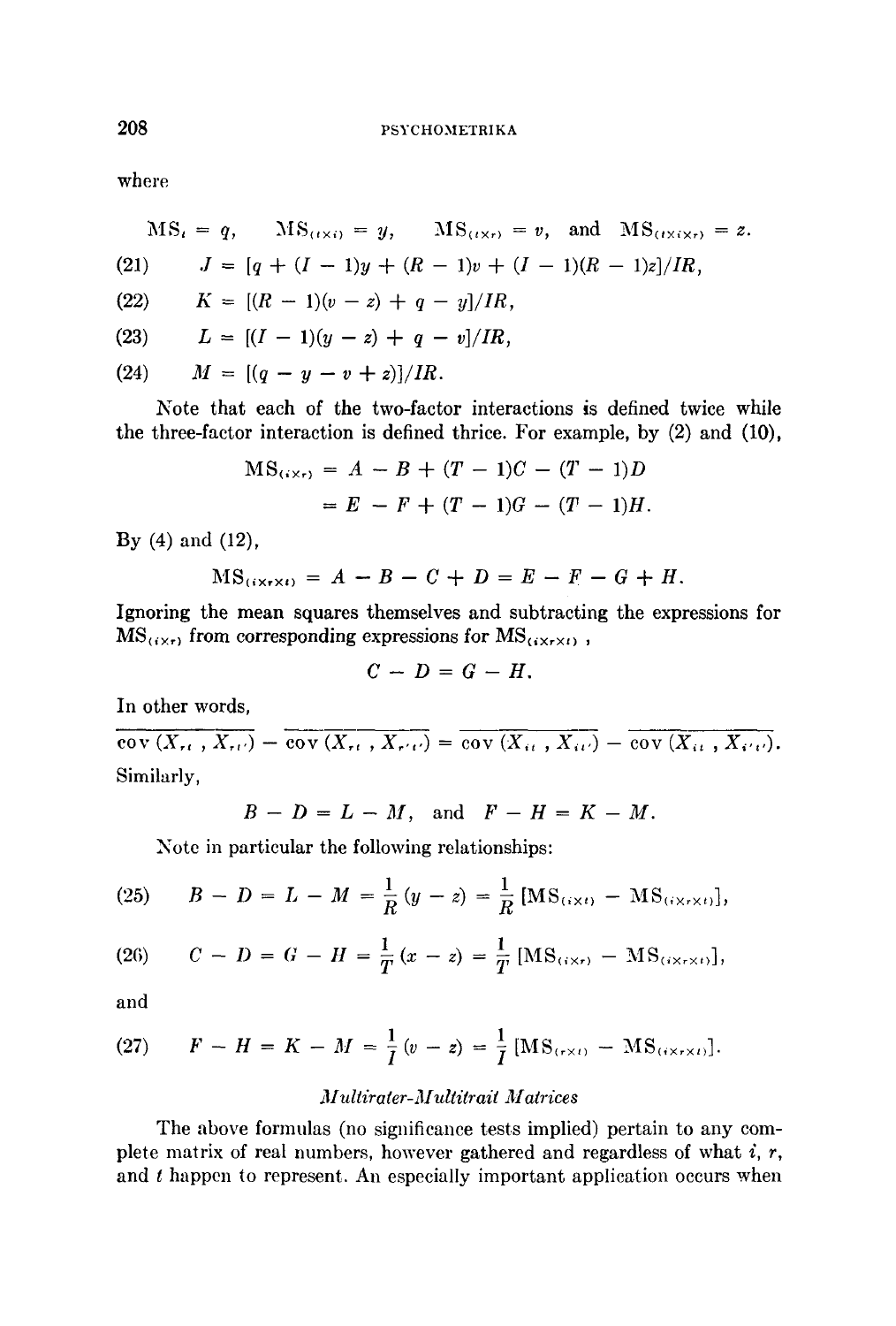$i$  designates ratees, r designates raters, and t designates traits. From the work of Guilford [8], Willingham and Jones [19], and others, the three mean squares involving ratees  $(r)$ —MS, MS<sub>(iXt)</sub>, and MS<sub>(rXt)</sub>—may reflect, respectively, differences among some raters in general level of rating, bias of some raters toward certain individuals, and bias of some raters toward certain traits. Finally,  $MS_{(i \times i)}$  reflects differential meaning of the various traits, as Willingham and Jones [19] have shown. "Valid variance" in rateerater-trait studies usually consists chiefly of the variance components  $\sigma_i^2$ and  $\sigma^2_{(\{X_t\})}$ ; sometimes differences in trait means may be of interest, too.

From the definitions of  $B, C$ , and  $D$ , one sees that  $B$  is the mean of the covariance within traits  $(t = t)$  across raters  $(r \neq r')$ . For the tth trait there are  $R(R - 1)$  covariances among the R raters, half of these being duplicates of the other half because cov  $(r, r') = \text{cov}(r', r)$ . C is the mean of the covariances within raters  $(r = r)$  across traits  $(t \neq t')$ . For the rth rater there are  $T(T - 1)$  covariances among the T traits, half of them duplicates of the other half. D, on the other hand, is the mean of the covariances across both raters  $(r \neq r')$  and traits  $(t \neq t')$ . Its magnitude reflects neither interaction of ratees with traits, as does  $B$ , nor bias of raters toward ratees, as does C. D constitutes the only internal base for evaluating the magnitudes of B and C. Typically,  $B \geq D$  and  $C \geq D$ , though of course D could exceed B or C. In order to maximize differential meaning of the traits used, B should be as large as possible relative to  $D$ , and to minimize the bias of some raters toward certain ratees,  $C \leq D$ .

Chi ([3], p. 237) sensed part of this latter relationship when he wrote *"...*  the correlation between two traits, according to the ratings by one rater, tends to be higher than it should be. On the other hand, since two raters are not likely to take the same attitude or to be under the same prejudice toward an individual rated, the correlation between two traits, according to the ratings by two different raters, would be relatively free from the halo effect. Hence the difference between the former and the latter correlation coefficients may be regarded as the halo effect contained in the ratings by one rater." He performed a factor analysis of such differences and found a general factor of halo, independent of the general factor of the ratings themselves, that accounted for about half as much of the total variance (17 vs. 32 percent).

In a given study, one may find any degree of relative halo effect and any degree of trait independence, for  $\text{MS}_{(i \times r)}$  is independent of  $\text{MS}_{(i \times t)}$ . These constitute two *separate* criteria for the adequacy of ratings, as Campbell and Fiske [2] and Humphreys [12] point out with respect to multitraitmultimethod matrices. If one reads *rater* in the present paper for *method* in theirs, he has at his command some of the objective summary statistical procedures for which Campbell and Fiske asked.

Formula (25) shows that the difference between B and D (or L and M)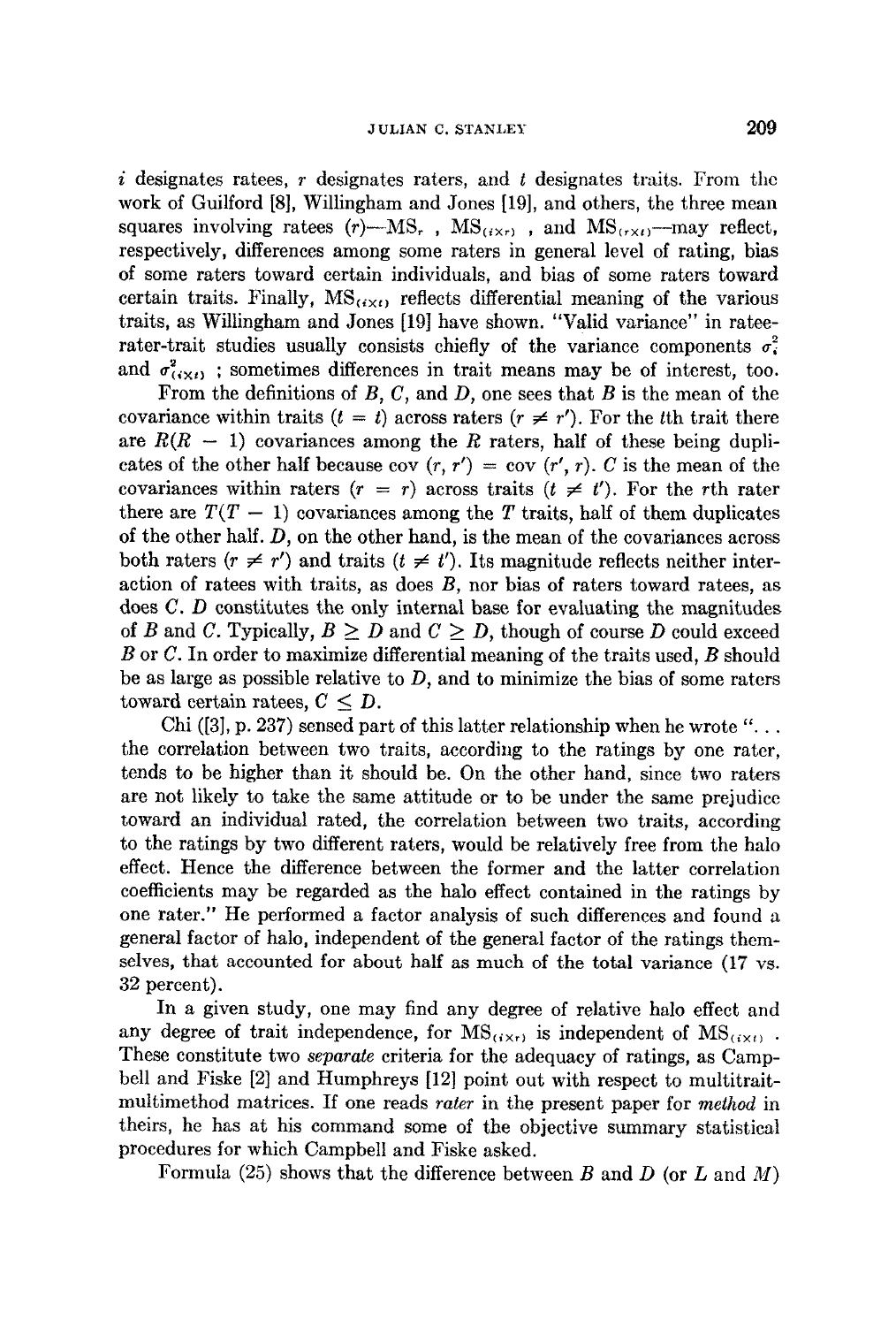is a simple function of  $\text{MS}_{(i \times t)}$  and  $\text{MS}_{(i \times r \times t)}$  . B reflects covariation common to all *rt, r't'* pairings, plus covariation among the *rt, r't* pairings.  $B - D$  is estimated by the final part of (25). For example, (3) may be written as

(28) 
$$
MS_{(i \times i)} = (A - B - C + D) + R(B - D)
$$

$$
= MS_{(i \times r \times i)} + R(B - D).
$$

# *The "Pigeonhole" Model*

How is one to get tests of significance for  $B - D$ ,  $C - D$ , and  $F - H$ ? From (28), the ratio  $MS_{(i \times i)}/MS_{(i \times r \times i)}$  resembles an F ratio, with  $(B - D)$ being the effect tested. Is this ratio in fact distributed as  $F$  under the null hypothesis? Less stringently, is the right-hand member of (25) an unbiased estimate of the variance component (using that expression in a broad sense)  $\sigma_{(i \times i)}^2$ ? The answer to this latter question would seem to depend upon which analysis-of-variance model yields appropriate expected mean squares for the particular study conducted.

Consider the relatively unrestrictive general linear model set up by Cornfield and Tukey [4] for their "pigeonhole" model (which may also be generalized to an urn-sampling model). By extension of their model for two crossed factors ([4], p. 920), for the rating  $x_{i+1}$ , received by the *i*th ratee from the rth rater on the tth trait the sth time he is rated by that rater on that trait

$$
x_{irts} = \theta + \alpha_i + \gamma_r + \delta_t + \epsilon_{ir} + \eta_{it} + \kappa_{rt} + \lambda_{irt} + \omega_{irts}.
$$

Theta represents the general contribution, estimated by  $\bar{X}$ .... (for the pigeonhole model,  $\sigma_{\theta}^2 = 0$ ). The next seven Greek letters denote the three main contributions and four interactions that are possible. Assumptions are as listed in ([4], pp. 920-921).

Expected mean squares for the finite case of the above linear model are given in  $([4], p. 929)$ . (For rather similar  $E[MS]$ 's, see [14].) Under what conditions do formulas (25)-(27) estimate variance components without bias?

The right-hand member of (25) estimates the variance component  $\sigma_{(i \times i)}^2$  if the raters used in the study were drawn randomly from a large population of raters. The right-hand member of (26) estimates  $\sigma_{(i \times r)}^2$  if the traits used in the study were drawn randomly from a large population of traits. The right-hand member of (27) estimates  $\sigma_{(r\times r)}^2$  if the ratees used in the study were drawn randomly from a large population of ratees. Otherwise, the respective variance components will tend to be underestimated by formulas (25)-(27), unless  $\sigma_{(i \times r \times i)}^2 = 0$ , as will the analogous F-ratios computed to test significance.

Usually, investigators capture "grab groups" of ratees and raters, who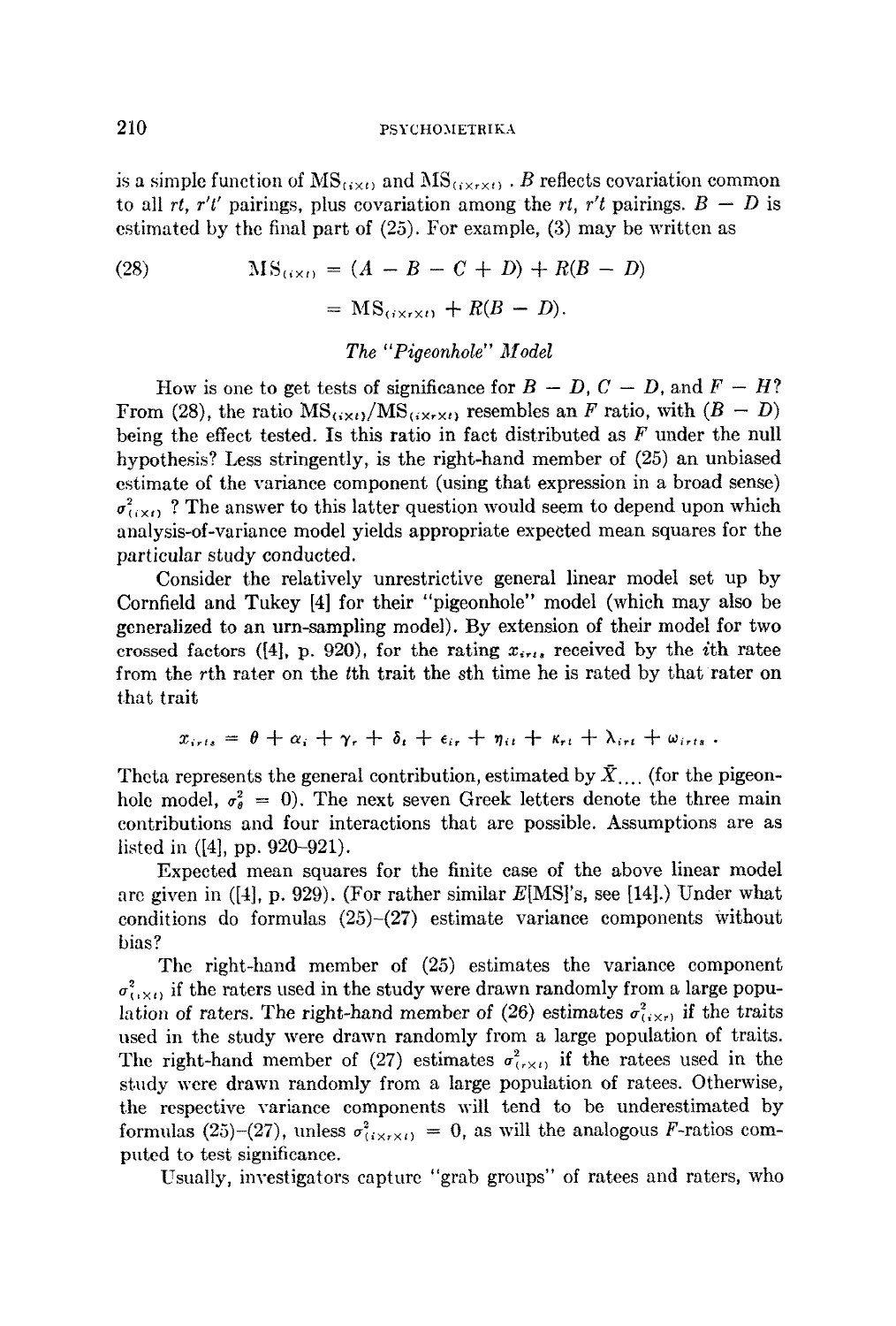then constitutc the entire population "samplcd." Such groups may be composed of volunteers or entire "handcuffed volunteer" classes, but rarely arc individuals (ratces or raters) sampled randomly from any defined population. In view of the three conclusions reached above concerning variance components and tests of significance, this appears disturbing. Nearly always we want to generalize beyond the particular ratees and raters used in the study to other ratees and raters "like them." In repeating the study, we would probably use new ratees and raters, but the same traits (though in a given study we might have each ratee rated more than once by each rater on each trait, as allowed for in the above model).

Can we merely *consider* the ratees used in the study as a random sample from a large hypothetical population of ratees "like themselves," and consider the raters similarly? If so, we would have a mixed model (ratees and raters random, traits fixed) for which (25) and (27) would yield unbiased estimates of the variance components  $\sigma_{(i \times i)}^2$  and  $\sigma_{(r \times i)}^2$ .

Cornfield and Tukey ([4], pp. 913-914) tend to encourage this "bootstrap randomization," while Wilk and Kempthorne ([16], pp. 1162-1163; [18], pp. 953-954) discourage it. The latter writers remark: "There are some circumstances under which it may be useful to consider the levels of a random factor actually used as though they were the levels of a fixed factor (with a corresponding redefinition of main effects and interactions), but thcre appears to be no objective basis for the converse case" ([16], p. 1163).

The matter seems by no means settled yet. By adopting the Cornfield-Tukey point of view we are of course "better off" with the unreplicated ratees-raters-traits study than we would be under the greater restrictions of the Wilk-Kempthorne approach. Replication seems desirable in most instances, however, both within ratee-rater-trait "cells" and across studies with other "grab groups" of ratees and raters. It may be best to assume a fixed-effects model and use  $MS_{(i \times r \times s \times t)}$  for testing all effects and interactions in a given study.

Replication within a given study has the added advantage of revealing further biases of raters:  $i \times r \times t$ ,  $i \times r \times s$ ,  $r \times s \times t$ , and  $r \times s$ . These can be compensated for statistically in a manner analogous to that of (30), which appears later in this article.

# *Trait Independence and Rater Bias*

 $B/A$  should be a close estimate of  $\bar{r}_{rt,r't}$ , the mean correlation among raters within traits.  $D/A$  should be a close estimate of  $\bar{r}_{rt,r'i'}$ , the mean correlation across both raters and traits.

If  $B$  significantly exceeds  $D$ , then it may be worthwhile to weight the trait scores differentially for predictive purposes. If it does not, then the standard score of the ith individual differs only randomly from trait to trait, and differential weighting is futile. (Here, for the fixed-effects model, we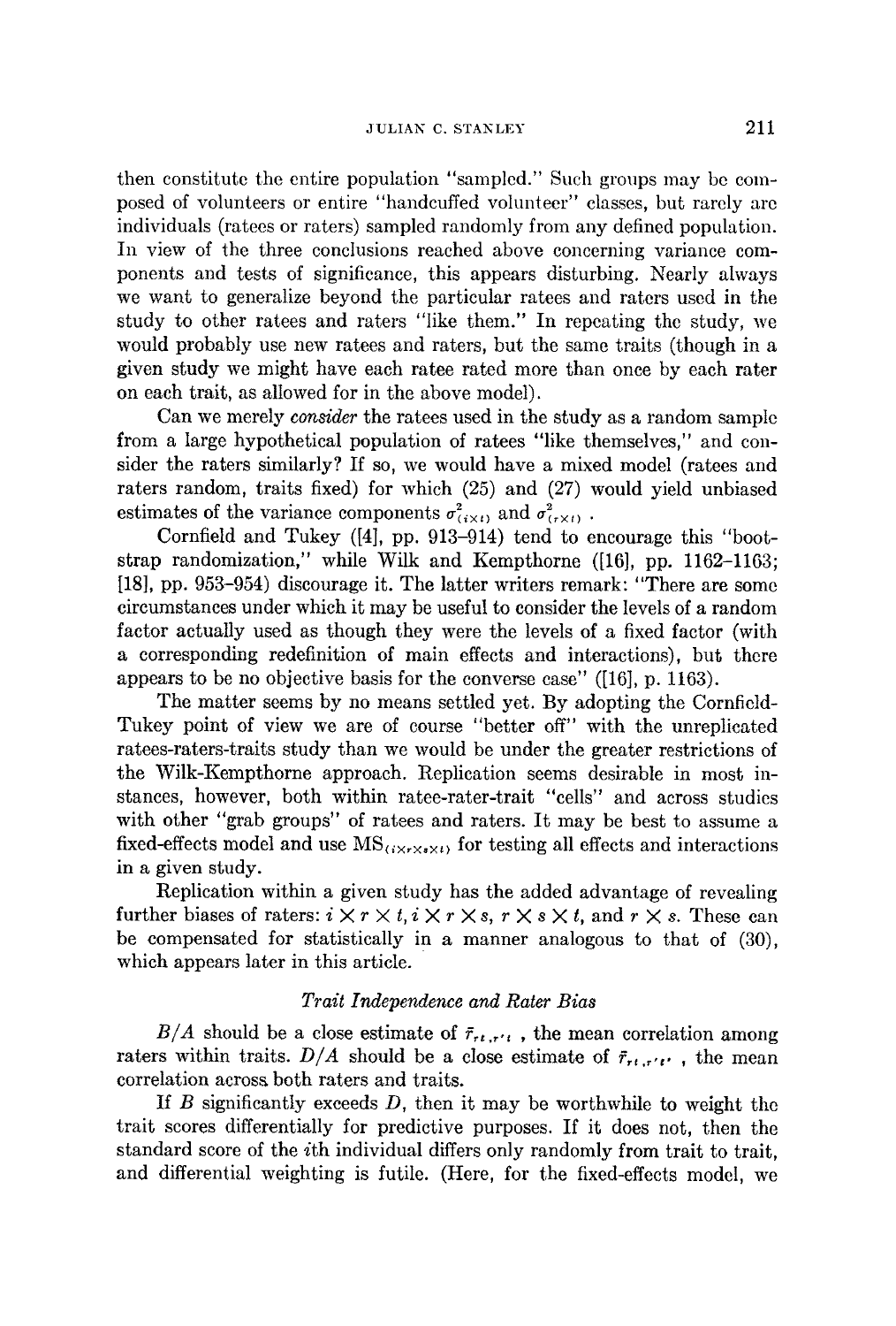*assume* again that  $MS_{(i \times r \times t)}$  has as its expected value  $\sigma_{\mathcal{E}}^2$ , pure error-ofmeasurement variation [4].)

When statistical significance occurs for  $MS_{(i \times i)}$ , one may want to find a linear combination of trait factor scores that maximizes the ratio  $MS_i/MS_{(i\times r)}$ , thereby making differences among the means of individuals as large as possible relative to rater bias toward individuals. This is one way to correct for what Guilford ([8], p. 284) calls relative halo effects. Abelson [1] shows how to employ linear discriminant analysis to maximize variance ratios of this sort. Bias of raters toward ratees is usually so strong that in large studies the  $i \times r$  interaction probably shows up as significant, even when  $MS_{(i \times r \times t)}$  is used as the error term. Independence of traits and biases of raters toward traits seem less potent.

The better controlled the investigation, the closer *D/A* will probably approach zero--that is, the poorer the correlation across both raters and traits. (There is, of course, the problem of generally prejudicing information, affecting several raters across traits within ratees.) Careful randomization of the order of presentation of the  $I \times T$  ratee-trait combinations, independently for each rater, when experimentally feasible might reduce the extent of interactive rater biases and perhaps increase the independence of traits. (Johnson and Vidulich [13] tried two orders, all traits for one individual vs. all individuals for one trait, but apparently did not randomize anything.)

Consideration of the various possibilities for randomizing the order of ratees, raters, and/or traits used, and of their influences upon expected mean squares, is beyond the scope of this paper; suffice it to say that the analysis of variance mentioned above presupposes *complete* randomization of the order of the  $I \times R \times T$  combinations. Kempthorne and collaborators, having contributed greatly to analysis of completely and restrictively randomized designs [16, 17, 18], are now devising analyses (structures) for situations where randomization within the experiment itself can vary from little or none to much or complete, as in the ratee-rater-trait type of investigation. Generally, expected mean squares arc considered by them to depend upon what randomization actually takes place within the study (this in addition to the sampling of levels of the factors themselves).

Probably we are well advised to design fuller studies, in which each rater rates each ratee at least twice on each trait. Then there will be a thirdorder interaction mean square whose mathematical expectation more nearly approaches pure measurement error than does the expected mean square for the second-order interaction.

If this unwillingness to *assume* the variance component for the interaction of ratees, raters, and traits inconsequential seems pedantic, note that we are dealing with two sets of individuals, ratees and raters, organisms probably far more likely to interact with each other and with traits than are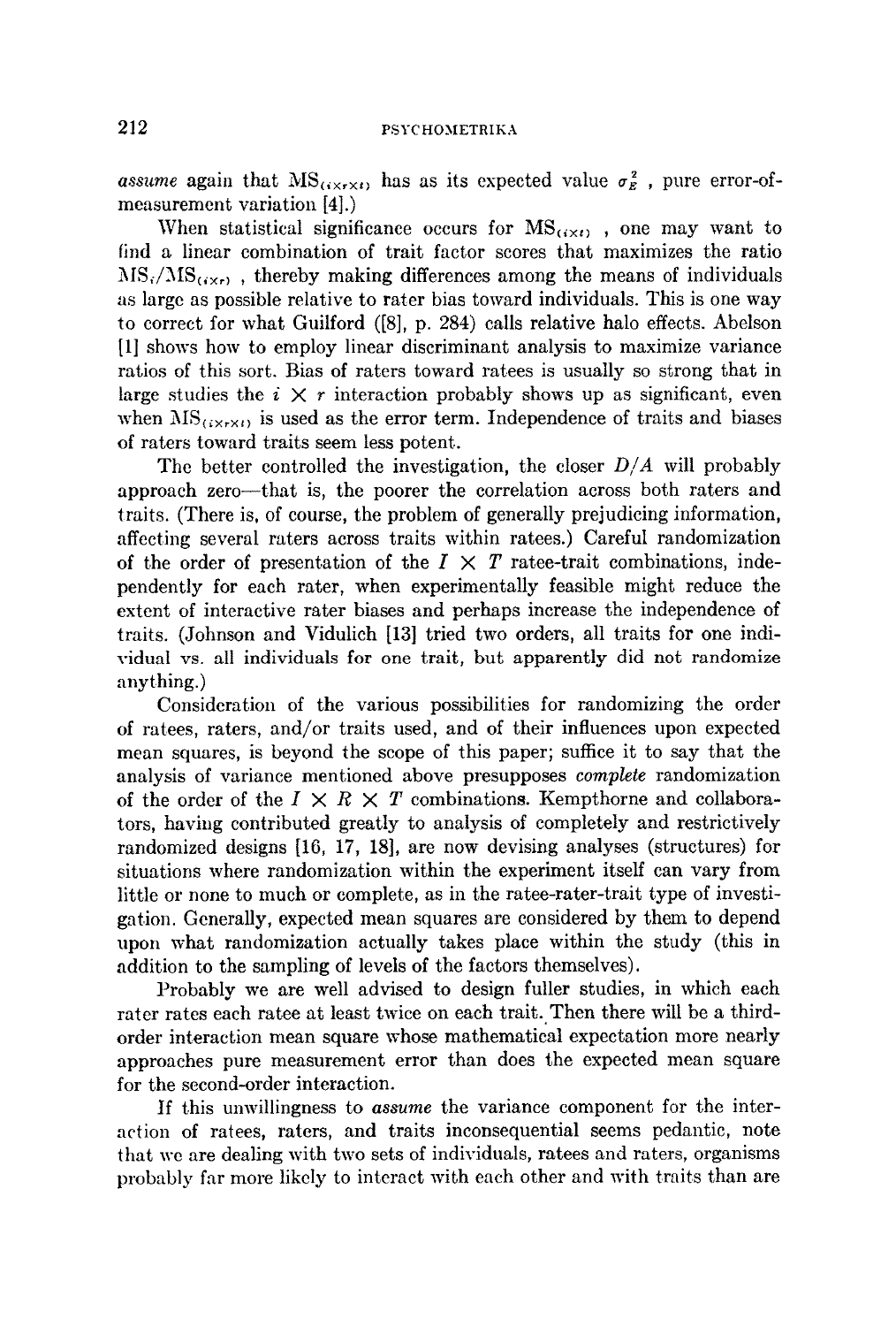many of the variables manipulated by psychologists. While, for example, strong interaction of style of printing type with size of printing type with color of paper may seem quite unlikely, a priori, we cannot in our present state of ignorance about *intra-individual* characteristics afford to assume that second-order interactions involving individuals are infinitesimal.

## *Statistical Adjustments for Biases of Raters*

Guilford ([8], pp. 280-288) recommends that ratings be adjusted to remove the biases due to raters, reflected in significant MS,  $\text{MS}_{(i \times r)}$ , and  $MS_{(\tau \times t)}$ . His procedure is equivalent to the following, where  $X'_{i\tau t}$  represents the adjusted rating of the ith ratee by the rth rater on the tth trait, and  $\bar{X}$ 's denote means:

(29) 
$$
X'_{irt} = X_{irt} - (\bar{X}_{,r.} - \bar{X}_{,..}) - (\bar{X}_{ir.} - \bar{X}_{i..} - \bar{X}_{,r.} + \bar{X}_{,..}) - (\bar{X}_{,rt} - \bar{X}_{,r.} - \bar{X}_{,rt} + \bar{X}_{,..}).
$$

The application of (29) results in adjusted ratings for which MS. ,  $MS_{(i \times r)}$ , and  $MS_{(r \times i)}$  all are zero, but it does not affect  $MS_{(i \times r \times i)}$  or the other mean squares. Referring back to (26) and (27),  $C - D$  and  $F - H$ then become negative:  $-MS_{(i\times r\times t)}/T$  and  $-MS_{(i\times r\times t)}/I$ , respectively. Therefore, Guilford's procedure over-corrects, causing negative bias. The mean covariance across traits within raters becomes less than the mean covariance across traits across raters, representing negative relative halo of magnitude  $-MS_{(i\times r\times t)}/T$  when  $MS_{(i\times r\times t)}$  is the appropriate error term for  $MS_{(i \times r)}$ . Similarly, the mean covariance across individuals within traits is made smaller than the mean covariance across individuals across traits.

In order not to over-adjust ratings, one needs a procedure that makes  $MS_{(i \times r)}$ ,  $MS_{(r \times t)}$ , and MS, exactly equal to  $MS_{(i \times r \times t)}$  without disturbing mean squares other than the three being reduced. This can be done by multiplying each of the two interaction residuals of (29) by the coefficient (1 minus the square root of the ratio of the three-factor interaction mean square to the mean square for the pertinent two-factor interaction):

 $1 - \sqrt{MS_{(i \times r \times l)} / MS_{(i \times r)}}$  for the first residual and  $1 - \sqrt{MS_{(i \times r \times l)} / MS_{(r \times l)}}$ for the second. Also, for the fixed-effects case, multiply  $(\bar{X}_{r} - \bar{X}_{r})$  by  $1 - \sqrt{MS_{(i \times r \times i)} / MS_r}$ . Calling these coefficients a, b, and c, respectively, and simplifying, one obtains a formula that makes the nature of the adjusted scores,  $X_{i}^{\prime\prime}$ , somewhat clearer:

(30) 
$$
X'_{i\tau t} = X_{i\tau t} + a(\bar{X}_{i\cdot\cdot} - \bar{X}_{i\tau}) + b(\bar{X}_{\cdot\cdot} - \bar{X}_{\cdot\tau}) + (a + b - c)(\bar{X}_{\cdot\tau} - \bar{X}_{\cdot\cdot\cdot}).
$$

It is easy to show that, by reducing  $MS_{(\infty)}$  to zero, (29) guarantees perfect correlation among raters for total scores of individuals (summed across traits within raters). One estimates the mean correlation among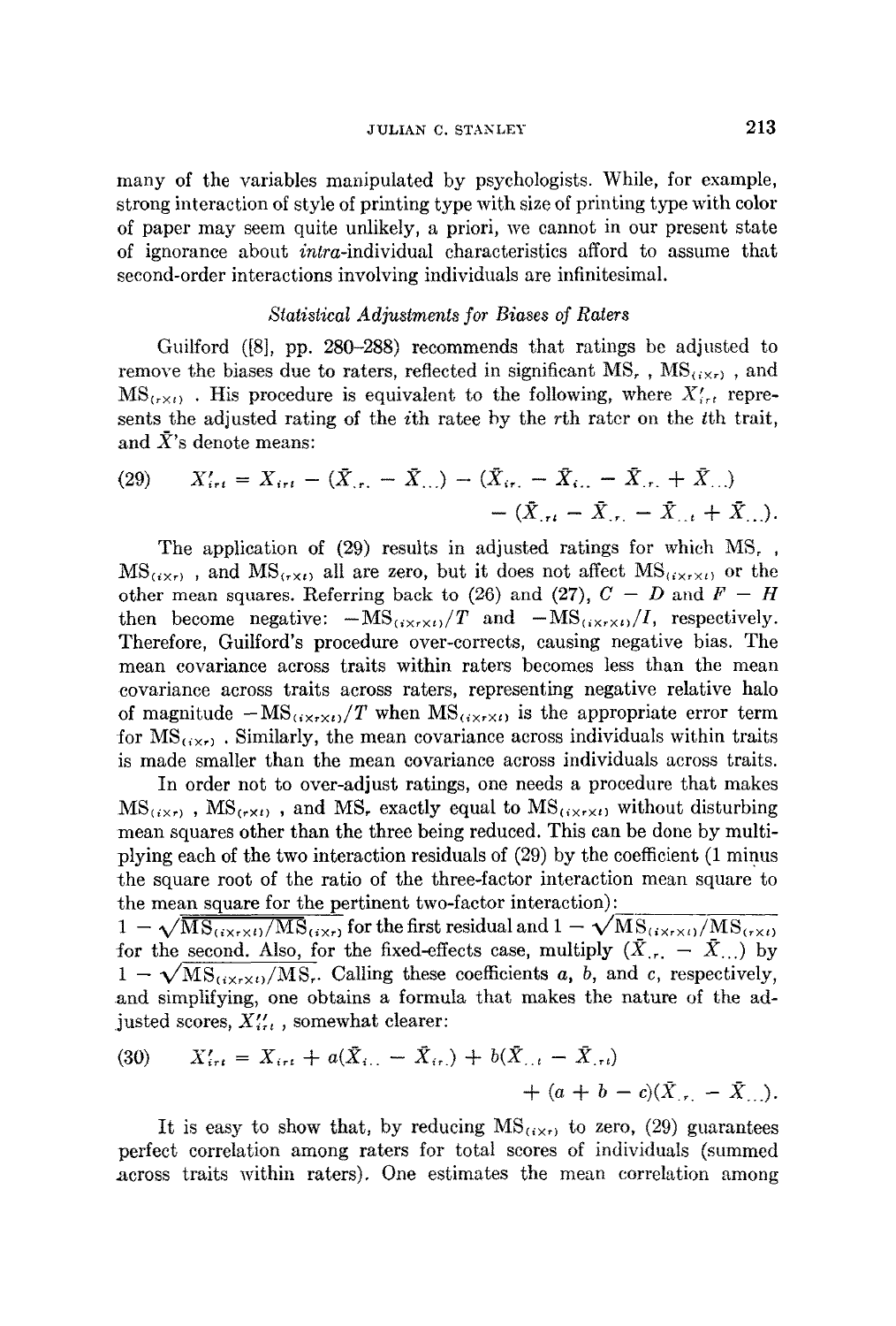raters with respect to the sums (or means), over traits, of ratees by ([15], eq. 1)

(31) 
$$
\bar{r}_{x_{i\prime},x_{i\prime'}} = \frac{\text{MS}_{i} - \text{MS}_{(i\times r)}}{\text{MS}_{i} + (R-1)\text{ MS}_{(i\times r)}},
$$

where  $r \neq r'$  and

$$
X_{ir.} = \sum_{i=1}^{r} X_{irt}
$$
 and  $X_{ir'} = \sum_{i=1}^{r} X_{ir't}$ .

For  $\text{MS}_{(i \times r)} = 0$ , the right side of (31) reduces to  $\text{MS}_i/\text{MS}_i$ , or unity. Of course the mean  $r$  can be unity only when every  $r$  between raters is unity. Formula (30) adjusts ratings so as to make  $MS_{(i \times r)}$  equal the originally smaller  $MS_{(i \times r \times t)}$ , thereby increasing the average agreement among raters but not rendering it perfect.

Two scores for each ratee are unaffected by the adjustments of formulas (29) and (30):

$$
\sum_{i=1}^{R} X_{i\tau i}
$$
 and 
$$
\sum_{i=1}^{R} \sum_{i=1}^{T} X_{i\tau i}
$$
.

Therefore, the adjusted trait *sums* (over raters) and adjusted *total* scores (over both raters and traits) cannot be better for any purpose--predictive or otherwise--than the unadjusted ratings were. Furthermore, although the value of  $B - D$  in (25) remains constant, both B and D increase equally, while the C of  $(26)$  becomes much smaller. In a sense, then, we remove relativc halo effect, only to assign it to the general halo effect common to raters without regard to traits.

In fact, the adjustments of (30) typically cause the intercorrelation of the *RT* rater-trait columns to rise, thereby producing a higher coefficient of equivalence [5] for total scores of individuals across both raters and traits, even though these total scores are not affected at all by the adjustments! This seemingly anomalous result comes about because the adjustment of the  $\text{MS}_{(i \times r)}$  downward to the magnitude of  $\text{MS}_{(i \times r \times i)}$  increases the numerator of the following formula for the Hoyt-Cronbach  $[10, 11, 5]$  coefficient of equivalence,  $\alpha$ , without changing the denominator:

$$
(32) \quad \alpha_{X_{i..}} = \frac{MS_{i} - MS_{(i \times r)}}{MS_{i}} = \frac{MS_{i} - \frac{SS_{(i \times r)} + SS_{(i \times r)} + SS_{(i \times r \times t)}}{(I-1)(RT-1)}}{MS_{i}},
$$

where

$$
X_{i..} = \sum_{i}^{R} \sum_{i}^{T} X_{i}
$$

and where the SS's are sums of squared deviations (i.e., mean squares multiplied by their respective degrees of freedom). Thus the statistical adjust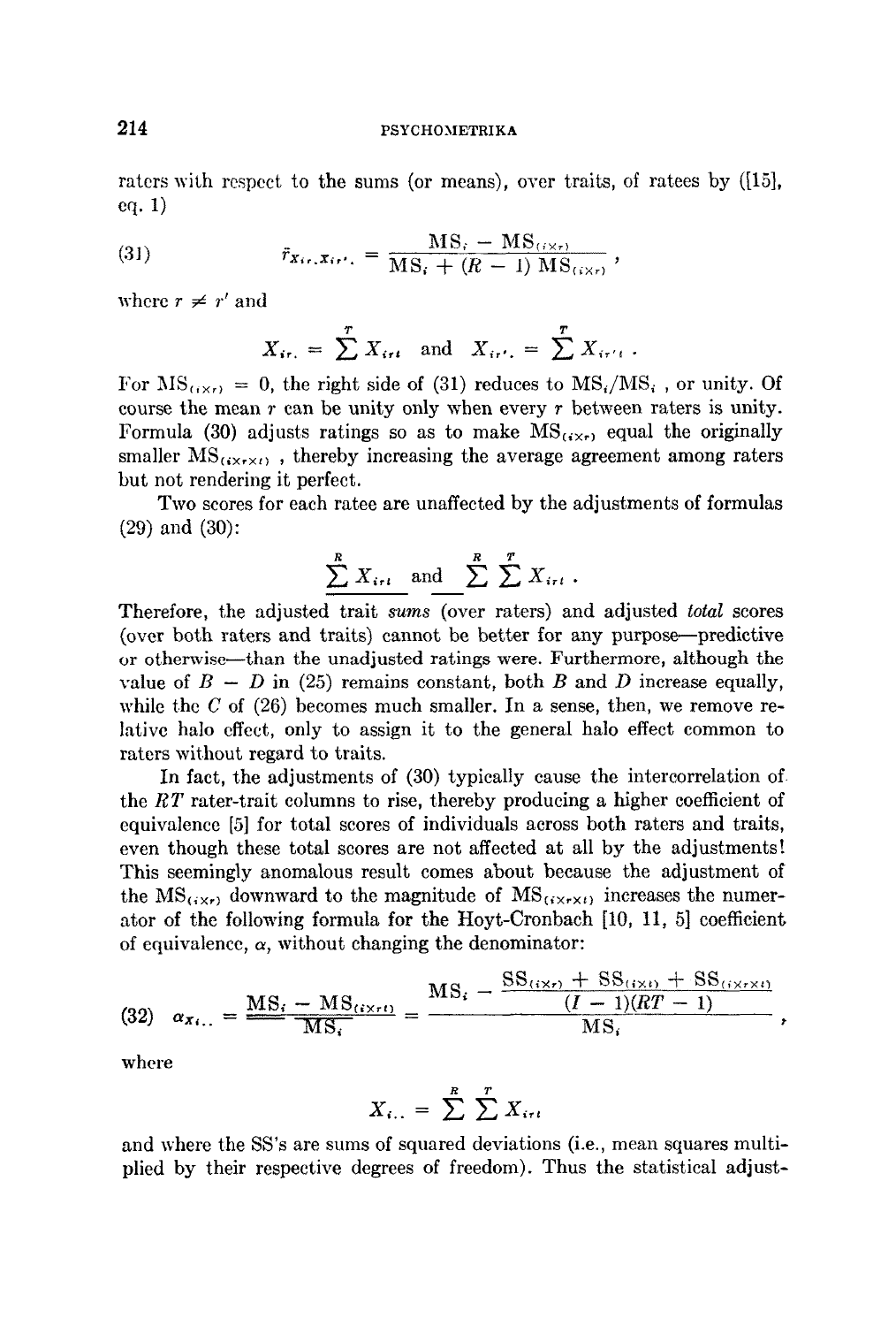ment for relative halo affect cannot affect test-retest or comparable-forms reliability, though when positive halo exists, it does increase the *estimated*  internal consistency. (To understand this formula better, see (34) in the Appendix.)

The above paradox arises because one is dealing with a test of the sort that Cronbach [5] calls "lumpy," and also because one treats the new  $MS_{(i \times r)}$ as if it still had  $(I - 1)(RT - 1)$  degrees of freedom, when in reality it now has only  $(I - 1)(RT - R)$  d.f., because by setting  $MS_{(i \times r)}$  at a fixed valuethat of  $MS_{(i \times r \times t)}$  - one loses  $(I - 1)(R - 1)$  d.f. The reduction in d.f. may or may not compensate for the reduction in the magnitude of  $MS_{(i \times r)}$ , so the alpha of (32) might change in either direction. Usually its magnitude will increase.

Though one may have uses for ratings adjusted by (30), such statistical manipulations should by no means substitute for careful designing of the rating study to minimize bias and maximize independence of traits experimentally. Typically, experimental control is superior to statistical control. Where the latter is needed also, Abelson's procedure [1] for finding factors in the traits that maximize  $\text{MS}_i/\text{MS}_{(i \times r)}$  may, when there is significant interaction of ratees with traits, be preferable to (30).

If one had better estimates of error than  $MS_{(\mathbf{X}\times\mathbf{X})}$ , he should use them, instead, for obtaining the  $a, b$ , and  $c$  that appear in (30). When significant second-order  $(i \times r \times t)$  interaction occurs, (30) may adjust too little, this depending upon the appropriate analysis-of-variance model. If each rater rated each ratee  $S > 1$  times on each trait, one might employ  $MS_{\{i \times r \times r \times t\}}$ , rather than  $MS_{(i \times r \times t)}$ , for securing a, b, and c, again depending upon the relevant model.

### *A Numerical Example*

Consider Guilford's individuals-raters-traits data ([8], pp. 282-288) from the above point of view. There were 105 ratings, with  $I = 7$ ,  $R = 3$ , and  $T = 5$ . Table 1 contains the various mean squares and tests of significance. All main effects and interactions except  $MS_{(r \times r)}$  are significantly larger than  $MS_{\{i \times r \times t\}}$  beyond the .05 level.

Applying formulas (5) through (8),  $A = 3.351$ ;  $B = 0.763$ ,  $B/A = .23$ ;  $C = 1.851, C/A = .55$ ; and  $D = 0.443, D/A = .13$ . The .23 is identical with the comparable item in Guilford's Table 11.6, and the .55 is almost identical with the mean of the .70, .25, and .74 in the last column of his Table 11.7.

From (2),  $MS_{(i \times r)} = (A - B - C + D) + T(C - D) = 8.22$ , highly significant when compared with  $MS_{\{i \times r \times i\}} = A - B - C + D = 1.18$  because of the large covariance among traits within raters (C) compared with the small covariance across both raters and traits  $(D)$ . The mean of the 30 intra-rater coefficients of correlations among traits, estimated by *C/A,* was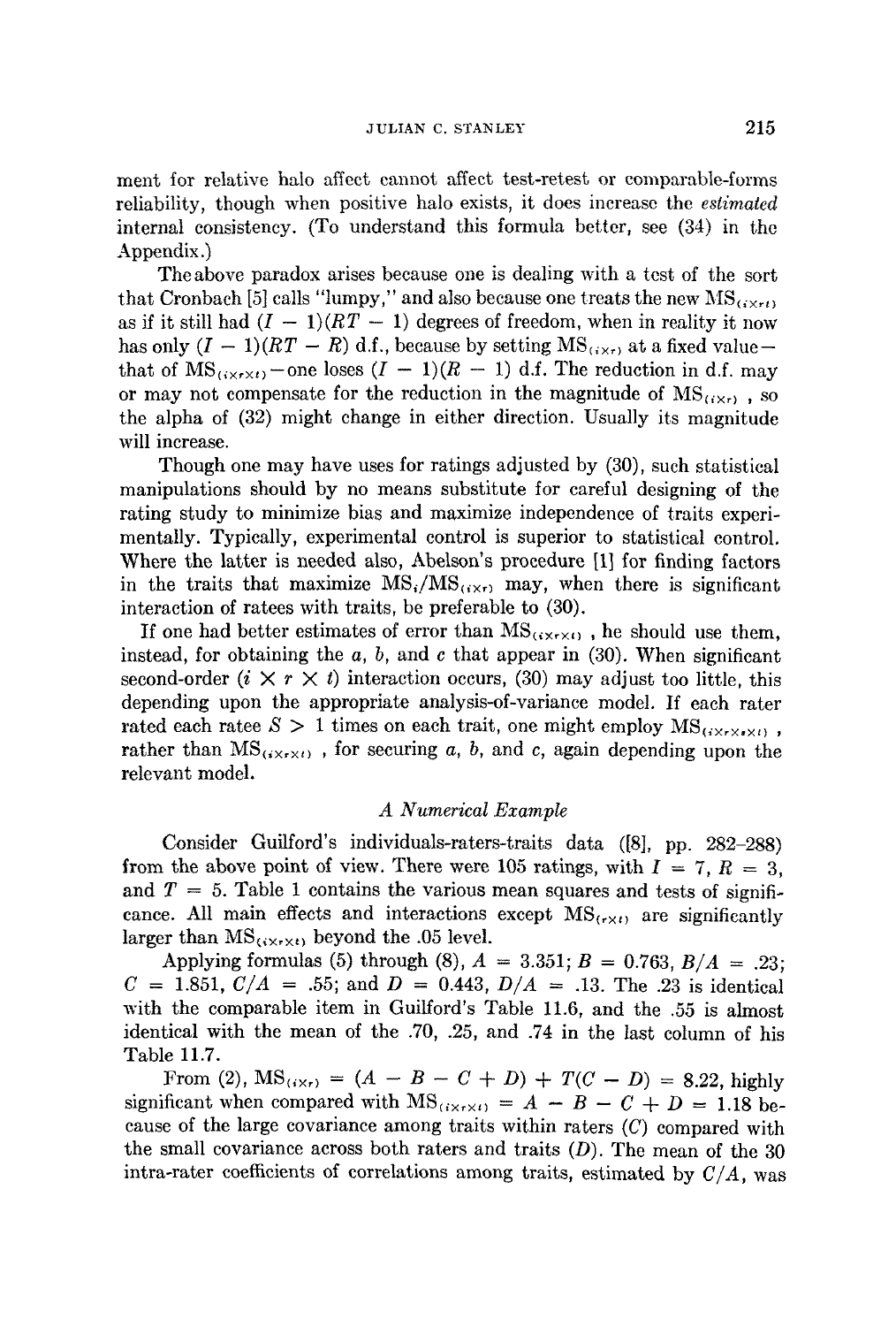#### TABLE 1

| Source of<br>Variation | d.f. | Mean<br>Square | MS/1.18 | P       |
|------------------------|------|----------------|---------|---------|
| Among ratees $(i)$     | 6    | 1582           | 13.41   | < 0.001 |
| Among raters $(r)$     | 2    | 4.52           | 3.83    | < 0.05  |
| Among traits $(t)$     | 4    | 11.63          | 9.86    | < 0.001 |
| $i \times r$           | 12   | 8.22           | 6.96    | < 0.001 |
| $i \times t$           | 24   | 2.14           | 1.81    | < 0.05  |
| $r \times t$           | 8    | 1.62           | 1.37    | > 0.05  |
| $i \times r \times t$  | 48   | 1.18           |         |         |
| Total                  | 104  | 3.56           |         |         |

Analysis of Variance of Ratings of Seven Ratees by Three Raters on Five Traits, after Guilford ([8], p. 283)\*

\*But, using a different procedure for testing significance, Guilford failed to find r or  $(i \times i)$  significant.

.55, contrasted with a *D/A* of only .13. Clearly, strong relative halo effect occurred in this study.

Similarly but less markedly,  $MS_{(i \times i)} = (A - B - C + D) +$  $R(B - D) = 2.14$ , significant at the .05 level. The average of the 15 intercorrelations among raters within traits was estimated by *B/A* to be .23, contrasted with the base-line  $\bar{r}$  of .13. Therefore, the traits are to some extent different, though probably not as much as the investigators desired. Finally,  $MS_{(r\times r)}$  is not significant; from formulas (13), (14), and (16) one can estimate, via  $F/E$ , that the mean correlation across ratees within traits is  $-.03$ , contrasted with  $-.06$  for the  $\bar{r}$  across both ratees and traits, estimated  $by H/E.$ 

Reducing  $MS_{(i \times r)}$  to the magnitude of  $MS_{(i \times r \times t)}$  via the adjustment in (30) changes *B/A* from .23 to .51, *C/A* from .55 to .38, and *D/A* from .13 to .38. The apparent gain in trait independence is spurious, of course, because both  $\overline{\text{MS}}_{(i \times r)}$  and  $\overline{\text{MS}}_{(i \times r \times t)}$  are unaltered; the  $\sum^{n} X_{i}$  is are unaffected by the adjustments. Relative halo effect did disappear, being absorbed into the base-line correlation across both raters and traits, reflected by the considerable rise in *D/A.* 

The average of the three r's among raters, estimated by means of (31), changes from .24 for the original rating sums,  $\sum^{r} X_{i,rt}$ , to .81 among such sums of ratings adjusted by (30). The coefficient of equivalence rises from .84 for unadjusted ratings to .89 or .91 for adjusted ones, depending upon how many degrees of freedom,  $(I - 1)(RT - R)$  or  $(I - 1)(RT - 1)$ , are used in  $(32)$ .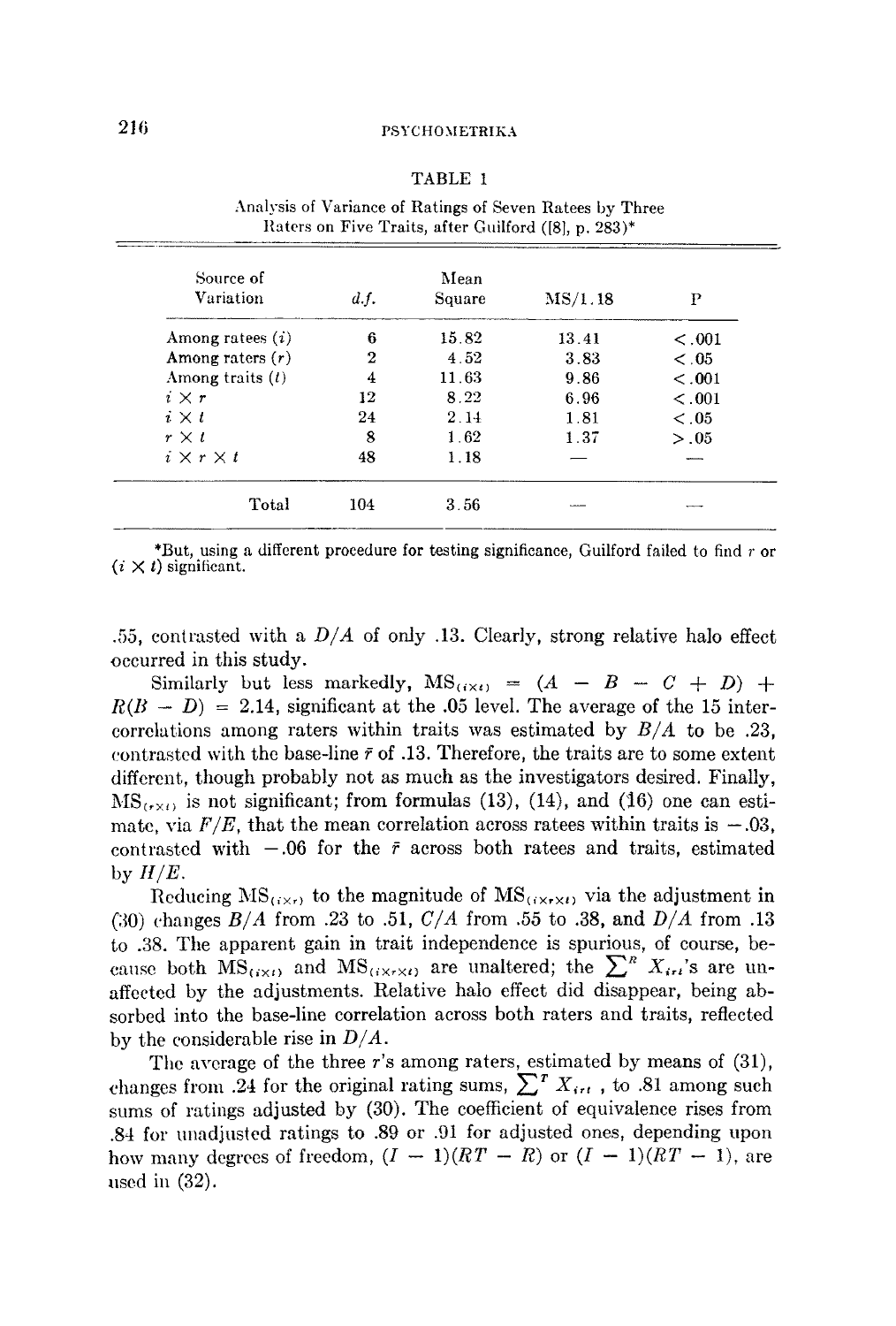#### *An Extension*

For many analysis-of-variance situations one needs a mean square whose mathematical expectation is just  $\sigma^2$ , or very nearly so, in order to devise proper error terms and to estimate components of variance. Having each rater rate each ratee-trait combination more than once under randomized conditions that minimize memory carryover will help meet this need. The multiple ratings of each ratee on each trait can be considered an ordered fourth (fixed?) effect, say sequence, with  $s = 1, 2, \cdots, S; S > 1$ . Now the notation for the rating received by the ith ratee from the rth rater the sth time on the tth trait is  $X_{irs}$ . If the  $\text{MS}_{(i\times r\times s\times t)}$  has a relatively large number of degrees of freedom, it might be employed as the MS with  $E[MS] = \sigma^2$ , under the reasonable assumption that  $\sigma^2_{\langle i \times r \times \bullet \times I \rangle}$ , the component of variance attributable to the third-order interaction, is negligible.

A complete analysis of such ratings, both by analysis-of-variance and correlational methods, may be worthwhile, especially for such comparisons as  $\bar{r}_{ret,rs'i}$  with  $\bar{r}_{ret,r'st}$  to check upon intra-rater versus inter-rater reliability. Components of variance should also be informative. If  $S > 2$ , one might employ orthogonal polynomials to test for nonlinear trends in the rating sequence [7].

For the four-factor design there are seven mean eovariances, as contrasted with three for the three-factor design; these are

 $\overline{\text{cov}(X_{rst}, X_{r'st})}, \quad \text{cov}(X_{rst}, X_{rt't}), \quad \cdots, \quad \overline{\text{cov}(X_{rst}, X_{r's't})}.$ 

Because eight mean squares involve ratees, the seven mean covariances and  $\overline{s}_{rst}^2$  can be computed.

# *Concluding Remark*

It seems quite likely that the formulas given here are applicable far beyond the ratee-rater-trait situation. Abelson's heuristic table [1] classifying agents, objects, and modes for six types of studies lists the following possibilities from sociometry, clinical ratings, the semantic differential, laboratory experiments, psychological testing, and psychophysical or preference ratings: judges-judgees-items, raters-concepts-scales, conditions-subjectsresponses, subjects-conditions-responses (trials?), occasions-subjects-tests, and judges-stimuli-(hypothetical) scale components.

Perhaps approaching a three-way classification of real numbers in the ways suggested in this paper furthers Abelson's goal of offering "a promising combination of experimental and correlational approaches" and partially resolves the dilemma to which Cronbach [6] pointed.

# *Appendix: Outline of Proof*

Gulliksen ([9], p. 54) and Stanley ([15], pp. 90-91) have shown that the  $MS_{(i \times j)}$  of a two-way classification is equivalent to  $s_j^2 = \overline{cov(X_j, X_j)}$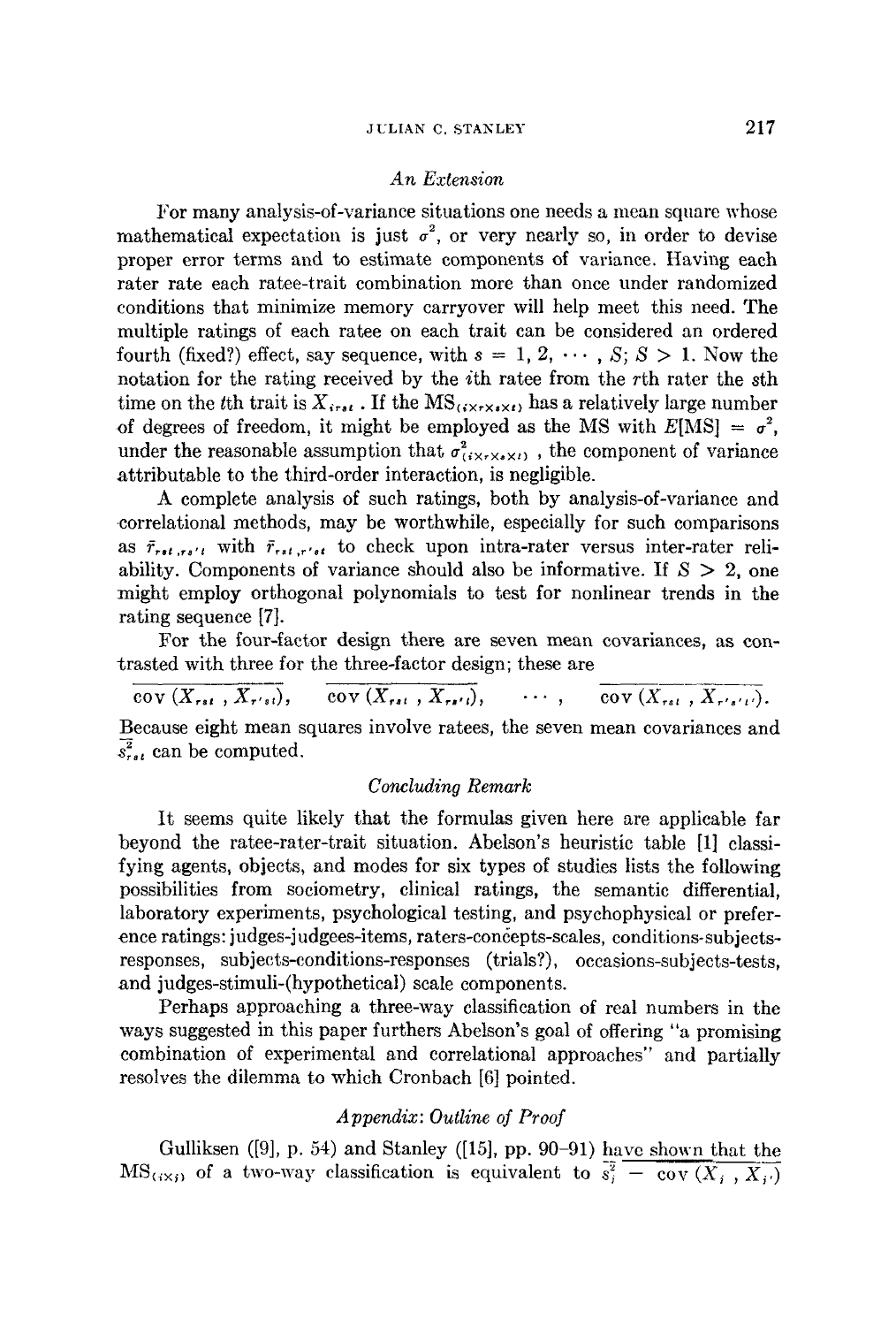where  $j \neq j'$ . Applying this relationship to the matrix of individuals-by-trait means (over raters), one can by the following proeedure secure formula (3):

$$
MS_{(i \times t)} = \sum_{i=1}^{t} \sum_{i=1}^{R} \sum_{i=1}^{T} (\tilde{X}_{i,t} - \tilde{X}_{i,t} - \tilde{X}_{i,t} + \tilde{X}_{i,t})^{2}/(I - 1)(T - 1)
$$
  
\n
$$
= R \sum_{i=1}^{t} \sum_{i=1}^{T} \left[ \tilde{X}_{i,t} - \frac{\sum_{i=1}^{T} \tilde{X}_{i,t}}{I} - \frac{\sum_{i=1}^{T} \tilde{X}_{i,t}}{I} + \frac{\sum_{i=1}^{T} \sum_{i=1}^{T} \tilde{X}_{i,t}}{I!} \right]^{2}/(I - 1)(T - 1)
$$
  
\n
$$
= R \left[ \frac{\sum_{i=1}^{T} s_{i}^{2} \tilde{X}_{i,t} \tilde{X}_{i,t}}{I!} - \frac{\sum_{i=1}^{T-1} \text{cov} \left( \sum_{i=1}^{R} X_{i,t}/R, \sum_{i=1}^{R} X_{i,t}/R \right)}{I!} \right]
$$
  
\n
$$
= \left[ \sum_{i=1}^{T} s_{i}^{2} \tilde{X}_{i,t} + \sum_{i=1}^{T-1} \sum_{i=1}^{T-1} \frac{X_{i,t}^{2} + \cdots + X_{R,t}}{I!} \right] / RT
$$
  
\n
$$
= \left\{ \sum_{i=1}^{T} \left[ \sum_{i=1}^{R} s_{i,t}^{2} + \sum_{i=1}^{R} \sum_{i=1}^{R-1} \text{cov} \left( X_{i,t} \right, X_{i,t} \right) \right]
$$
  
\n
$$
- \sum_{i=1}^{T} \sum_{i=1}^{T-1} \left[ \sum_{i=1}^{R} \text{cov} \left( X_{i,t} \right, X_{i,t} \right) + \sum_{i=1}^{R} \sum_{i=1}^{R-1} \text{cov} \left( X_{i,t} \right, X_{i,t} \right) \right] / (T - 1) \right\} / RT
$$
  
\n
$$
= \overline{s}_{i,t}^{2} + (R - 1) \overline{\text{cov} \left( X_{i,t} \right, X_{i,t}}) = A + (R - 1)B - C
$$

Formulas for the other first-order interactions can be obtained in the same way as (3), above.

To secure (4), for  $MS_{(i \times r \times r)}$ ,

(33) 
$$
MS_{(i \times r)} = A - [(R-1)B + (T-1)C + (R-1)(T-1)D]/(RT-1)
$$

and then

(34) (Sum of Squares)<sub>(i×t)</sub> = 
$$
SS_{(i×t)}
$$
 +  $SS_{(i×t)}$  +  $SS_{(i×t)}$ .

Formulas (1), (9), and (17) are readily secured in a straightforward manner from the definitional formulas for  $MS_i$  ,  $MS_r$  , and  $MS_t$  . Finally, note that, for example,

$$
(35) \hspace{1cm} RT(I-1)A = SS_i + SS_{(i\times r)} + SS_{(i\times t)} + SS_{(i\times r\times t)}.
$$

This relationship, known from fundamental considerations of the analysis of variance *before* solving for  $A$  via formulas  $(1)-(4)$ , constitutes an independent cheek of (5) and, therefore, indirectly of (6)-(8).